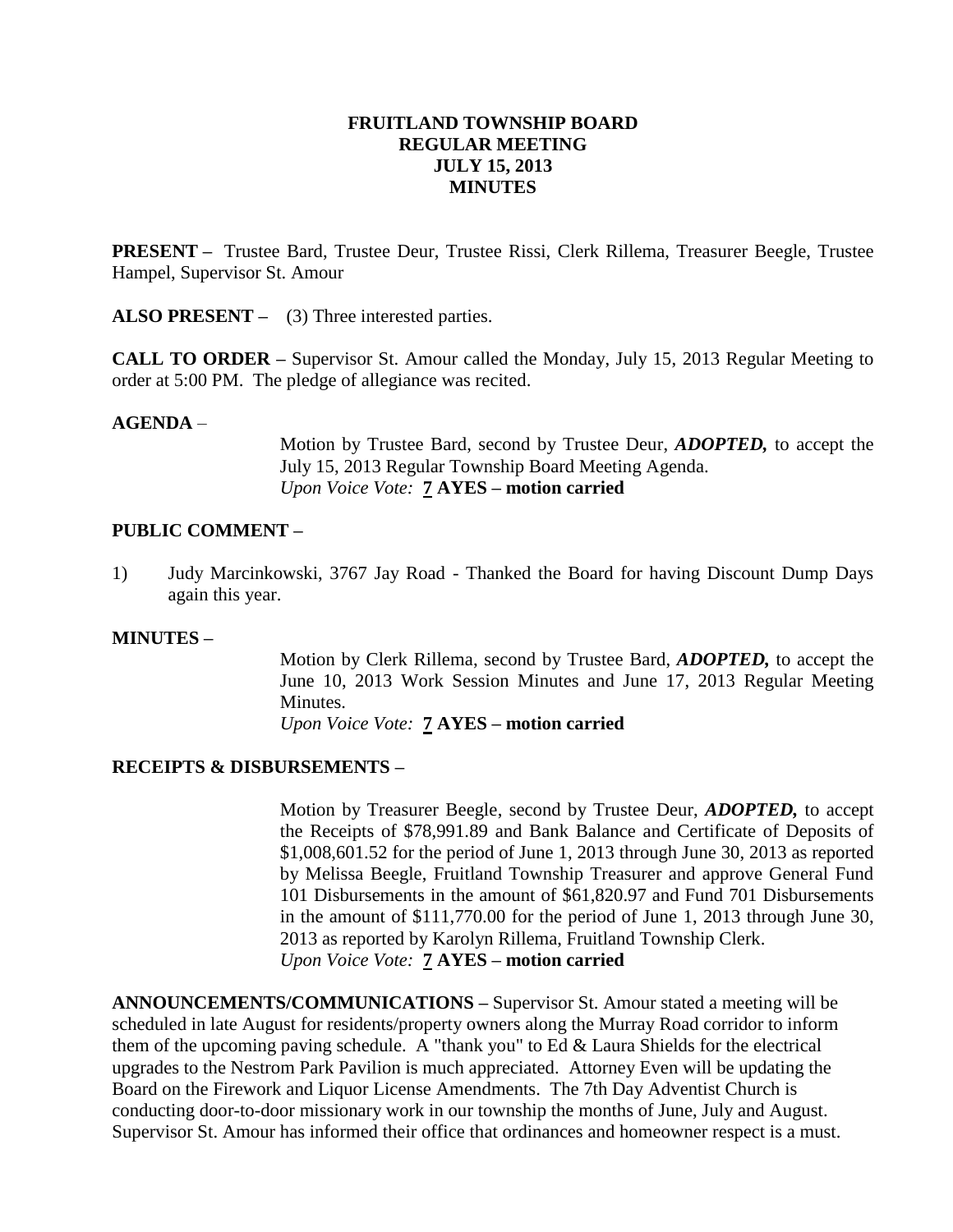## FRUITLAND TOWNSHIP JULY 15, 2013 REGULAR MEETING MINUTES

Treasurer Beegle stated that the demolition cleanup is final at the Michillinda Beach Lodge and the partial insurance check held in escrow was refunded back to them. Supervisor St. Amour was disappointed in a recent water rate increase from the City of Muskegon. It could increase Michigan Adventures yearly water invoicing up to \$30,000.00. Continued talks with the City of Muskegon continue for explanation of such increase. Zoning Board of Appeals member, Sonny Gaertner, resigned from the Appeals board for health reasons. Alternate Judy Marcinkowski will fill the vacancy until a replacement is found. A copy of the annual water quality report is on file at the township. A copy of the White Lake Senior Center report is also on file at the township. Supervisor St. Amour stated that he spoke to Engineer Bowman of the MCRC regarding Lamos Road End and they will be conducting no improvements at the road end. Supervisor St. Amour will continue his efforts with the Drain Commission office for their input. A letter was received to all Board members from WLAA Chair Don Studaven requesting Fruitland Township to replace its current representative. The board took the following action:

> Motion by Trustee Deur, second by Trustee Bard, *ADOPTED,* to have Supervisor St. Amour send a letter to the White Lake Ambulance Authority denying their request to replace Supervisor St. Amour as our representative on the WLAA Board. *Roll Call Vote:* Trustee Bard **AYE,** Trustee Deur **AYE,** Trustee Rissi **AYE,**  Clerk Rillema **AYE,** Treasurer Beegle **AYE,** Trustee Hampel **AYE,** Supervisor St. Amour **AYE - motion carried**

### **COMMITTEE/BOARD UPDATES –**

- White Lake Ambulance Authority Supervisor St. Amour stated that in 14th Circuit Court hearing this morning, Judge Hicks found that the April 25, 2012 White Lake Ambulance Authority Board's proposed amendment ineffective at this point in time. A trial will be scheduled for late 2013.
- White Lake Fire Authority Treasurer Beegle stated that the WLFA met on July 11th. All municipalities has approved the Amended and Restated Articles of Incoporation which will be published in the White Lake Beacon this weekend. The WLFA board approved the promotion of 1st Lieutenant McCarthy to Captain in case Chief Holman is absent. Chief Holman and the WLFA Board renegotiated the health insurance and could potentially see a savings of up to \$20,000.00 by doing so. The policies and procedures and employee handbook continue to be reviewed by the Personnel Committee.
- Duck Creek Watershed Trustee Rissi stated that the Duck Creek Watershed continues testing in Duck Creek for various samplings and may be applying for additional grant money to continue monitoring water runoff. The group is discussing filing for  $501(c)3$  status. Trustee Deur asked Trustee Rissi to verify with Steve Coverly of his presentation to the Planning Commission on the Duck Creek Watershed Management Plan in September. Continued monitoring of runoff from Michigan Adventure remains a priority of the Watershed members.
- Zoning Board of Appeals Clerk Rillema stated that the Zoning Board of Appeals met on July 8 to hear three applicants' appeal requests. The ZBA went into closed session to discuss an appeal from Michael Brewer, 4483 Park Street. Out of closed session, the Appeals board made a motion to reconsider the application for Michael Brewer, #61-06-560-000-0019-00,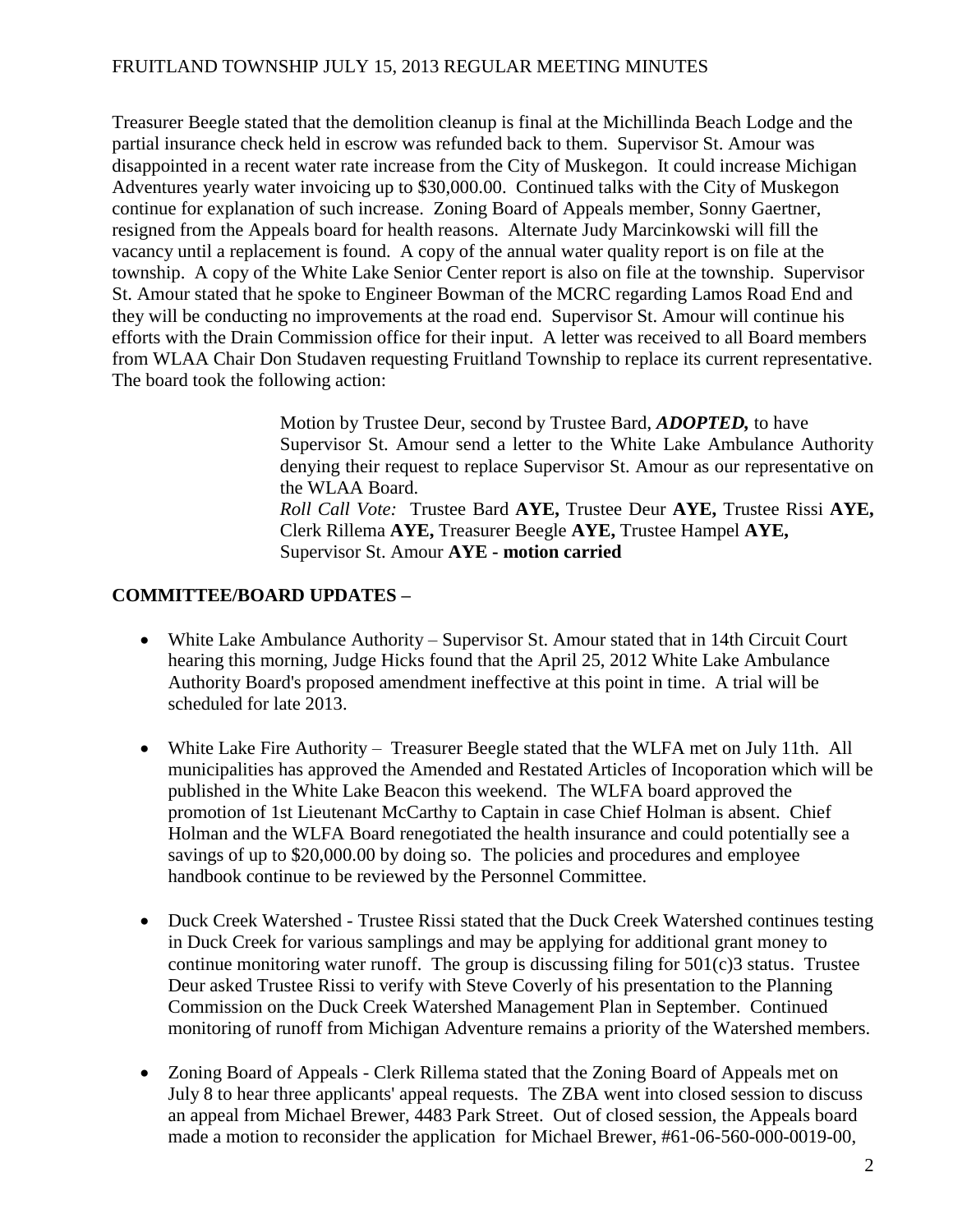originally heard at the April 8, 2013 meeting at the August 12, 2013 meeting. Applicant Roger Sorokin, 3897 Scenic Drive - #61-06-024-400-0014-00, was requesting an appeal of the Zoning Administers' decision regarding a complaint received on April 19, 2013 from Stephen B. Nagengast in reference to planted hemlock trees acting as a screen. The Appeals board made a motion to uphold Zoning Administrator Sandel's ruling for 3897 Scenic Drive as written in the May 6, 2013 letter. Applicant Stephen B. Nagengast was not present to discuss his appeals request for 3897 Scenic Drive - #61-06-024-400-0014-00. Applicant Aurora Loan Services, LLC/David L. Bossenbrook, Attorney, 2293 Scenic Drive - #61-06- 160-000-0004-00, was requesting an appeal for the non-conformity caused by foreclosure from the Article Via Lake Michigan Shoreline District, Section 6.04a Site Development Standards for Minimum Lot Width and Side Yard Setback. After much discussion, Attorney Even recommended that because of a technical issue stated by opposing Attorney Timmer, the Appeals board made a motion to table this hearing until August 12, 2013 to correct the procedural issues.

# **OLD BUSINESS –**

- 1. Ordinance Enforcement Supervisor St. Amour stated that he continues to monitor several properties and Deputy Ashker has been tasked to issue tickets to a couple of addresses.
- 2. Community Building Rental Supervisor St. Amour stated that Attorney Even updated the agreement with our changes proposed at the July work session and will be discussed at the August work session.
- 3. Road End Agreements -

Motion by Treasurer Beegle, second by Trustee Bard, *ADOPTED,* to authorize the Supervisor to enter into an Agreement with the White Lake Association regarding Scenic Drive Road End. *Upon Voice Vote:* **6 AYES, 1 ABSTAIN** (Trustee Deur recused from the vote as he is a board member of the White Lake Association) **– motion carried**

4. Caller ID/Call Recording - Supervisor St. Amour stated that he and Trustee Rissi will be meeting to make a recommendation to the Board regarding vendor preference and services.

# **NEW BUSINESS –**

1. 1st Qtr 2013-14 Budget Amendments -

Motion by Clerk Rillema, second by Treasurer Beegle, *ADOPTED,* to instruct the Clerk to make the 2013-14 1st Quarter Budget Amendments as presented. *Roll Call Vote:* Trustee Hampel **AYE,** Treasurer Beegle **AYE,** Clerk Rillema **AYE,** Trustee Rissi **AYE,** Trustee Deur **AYE,** Trustee Bard **AYE,** Supervisor St. Amour **AYE - motion carried**